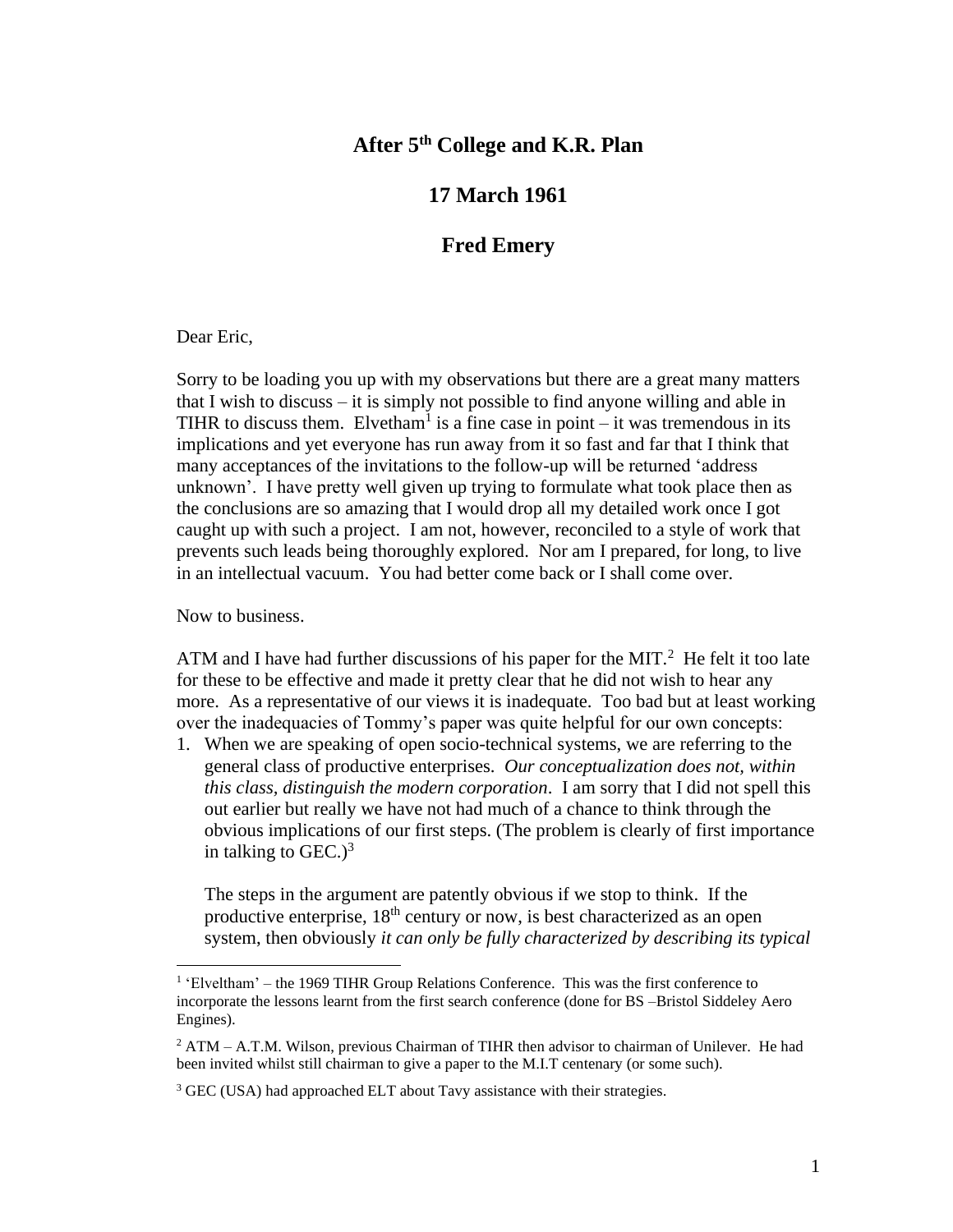*habitat*. If we look at the habitat emerging with the C20th we can begin to understand the particular characteristics of the corporation. It is always difficult to decide what parts of the environment are significant dimensions of a habitat. In the case of the corporation it seems to me that certain of the key emergent features are: (1) a decline in the number of independent production units within each part of the market. Sraffa showed the consequences of this. Chamberlin and Robinson have added to this picture at some points. The major qualitative changes produced by this quantitative change are (from the viewpoint of the enterprise – we have not had enough sense to see what it means to the customers) that the enterprises become conscious of the fact that what a firm their size does effects the shape of their market; step 2, they overtly reach agreements with their fellow monsters; and step 3, they don't have to meet about strategy because there are obviously a limited set of strategies determined by their habitat and these are so clearly ordered that they can expect their opposite numbers to know the rules. When the buyers reduce to small numbers then the habitat changes, strategies become less predictable (or less related to the variables within which the 'gentlemen's competition' occurs) and the few big firms have to move back to stage 2 – 'overt conspiracy'. G.E.C. have probably noticed this.

But then to change 2.

2. *Deepening interdependence* between the productive and other units of the society. The growing size and relative importance of the individual unit not only creates the interdependence within the market that we have noticed above (and on which economist have concentrated). It also produces interdependence between what consumers want and what they think can be produced, between the citizen as consumers and as social and political animal. This greater interdependence, when matched by an increase in the power of other citizen roles means that industry is increasingly caught up in legislation about quality, advertising, monopoly practice, etc.

For the leaders of enterprises, it means that to the 'first point reaction – limited, chess-type, strategical thinking' – there has had to be added an awareness of the range of consequences relevant to their decisions. The issues involved tend to be beyond party differences and hence primarily this change has meant an increase (a significant increase) in their area of *relevant uncertainty*.

A high level of 'relevant uncertainty' has not been a common condition for enterprises but it has typically been the condition of individuals. Individuals (social individuals) have coped with this by having values. Where we are uncertain about where the consequences of our actions are likely to finish it is necessary to have something as a guide in the sense that if 'one does to others what one would have done to oneself', if 'one does not tell lies', 'worship false Gods' etc. then things will not go wrong. The manager finds himself in the same boat and also, so imbricated in the life of the community, that he must select as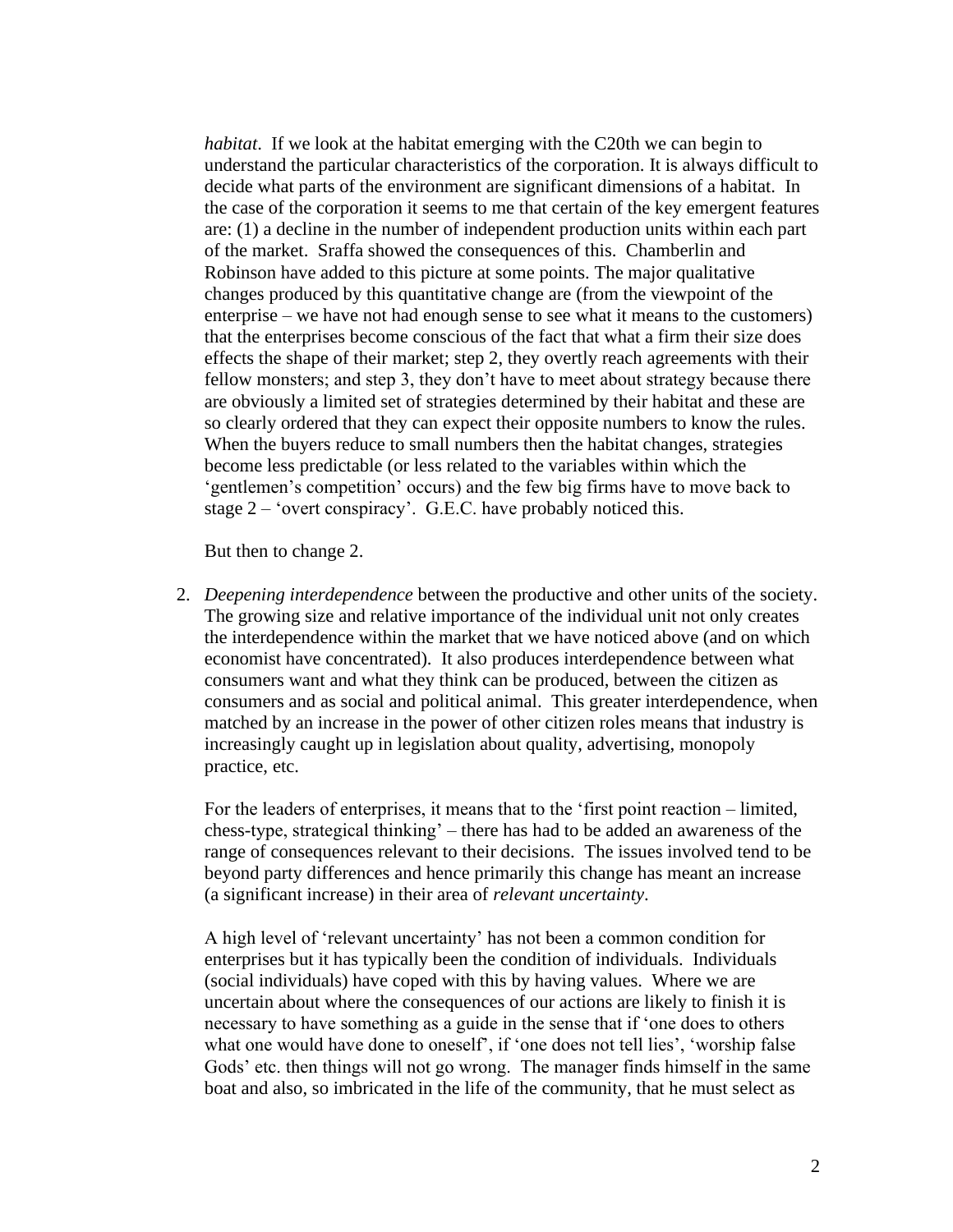guiding values some of those values accepted by the community. This selection will, of course, do him no good unless his colleagues within the corporation accept these values as a fair guide.

3. The increasing importance of R&D. This has the effect not only of increasing the rate of change (and hence of relevant uncertainty for the manager) but it also means that choices previously made by the customer, or choices not previously made but now seen as conscious choices, are now likely to be seen to be made by the manager on behalf of the customer. Put crudely B-S may eventually finish up in the dock of public opinion if they choose the blue ribbon engine and leave Britain without capacity in the low turbine engine area even though the consequences for the economy may not emerge for years. (by the way have you thought that future power requirements of aircraft may be met by multi-powered batteries, 12+, of small engines not the usual range of 1-4. Given the high of marginal increases for any single engine it is easy to calculate the potential saving when the reliability of the individual engine can be much lower and yet the reliability of the total battery can be exceptionally high provided the craft can operate ¾ of the motors. Such small motors can be buried in the airframe thus allowing better use of the aerodynamic potential of the body and for servicing one can treat each unit as a replaceable packaged unit. An interesting speculation).

This third trend clearly interacts with the second. It is my guess that these three major environmental changes account for the emergence of what Selznick sees as the requirements for institutionalization. Leaders in industry are a bit slow in seeing that their environment requires this institutionalization of them – demands for nationalization only crudely reflect this. One area we are finding this is in recruitment of graduates for Unilever.

From Alec<sup>4</sup> I gather there is quite a strong feeling amongst these young men that the company they go to should stand for socially significant values. The key to the 'organizational man' problem is almost certainly that firms are demanding personal loyalties of their managers to individual top managers and to secular organisations – the rest follows. Only by shifting the loyalties to a value laden mission (Peter Drucker isn't bad on this) can an organisation avoid the evils described by Whyte and have room for flexible delegation of initiatives and ample criticism and self criticism.

I kind of hoped that ATM would develop this point but no luck.

Moving to a further point. I have been sweating on the problem of representing the environment and enterprise. The implicit model in most writings and thought appears to be of a simple geographical type with each enterprise a fortress or encampment. Customers are lured to live in the shadow of the fortress or the

<sup>4</sup> Allec Pollock – one of my peers. Now full-time psychoanalyst.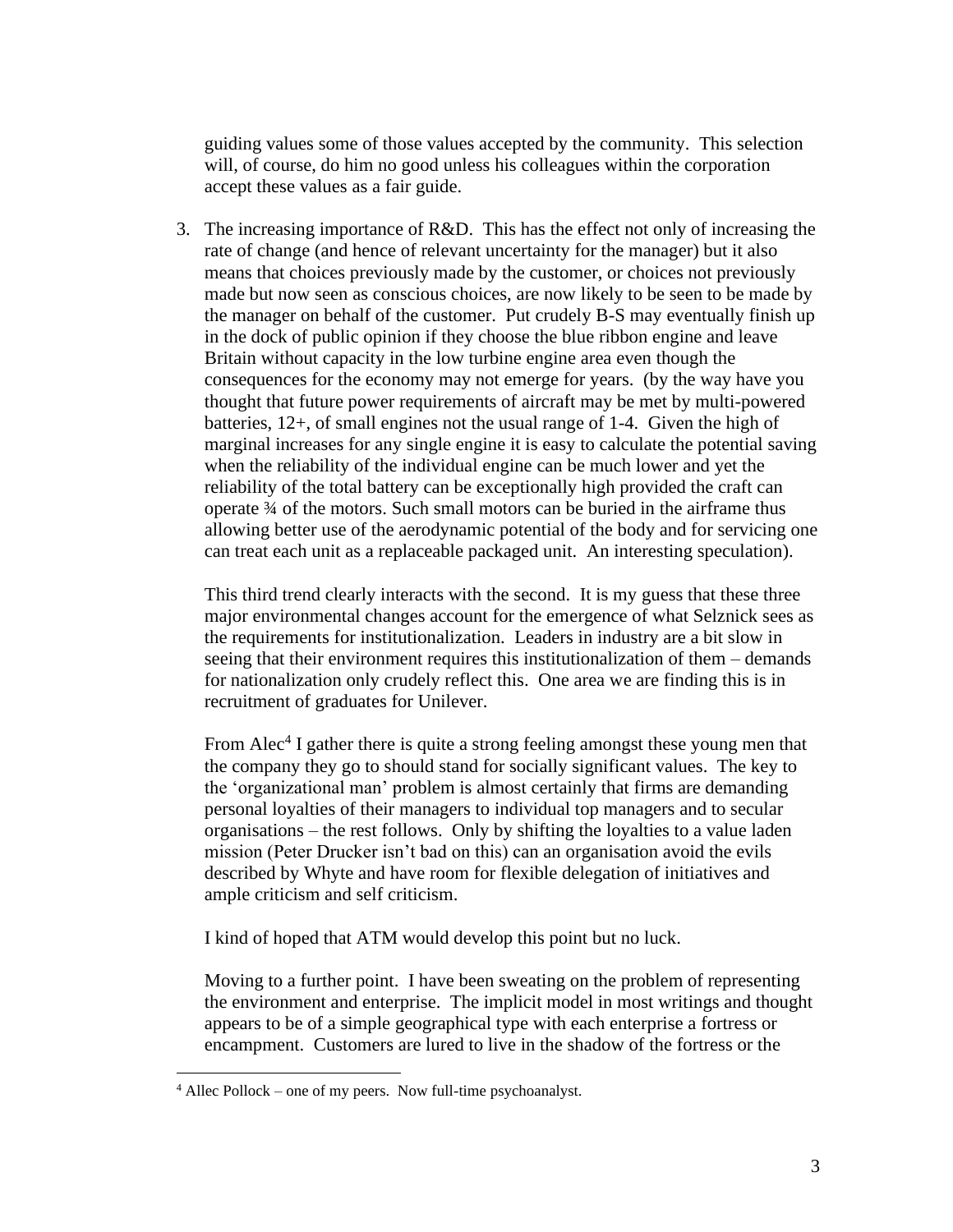caravans move out to the settlements. Movement is, however, simply a question of distance and load carried. No matter how *we* think of this we finish up with postulating an inhomogeneous medium within which enterprises move and with the assumption that a stationary position is a state of dynamic equilibrium not a state of rest. The equivalent of a 'state of rest' in our model is not a stationary position but one of drifting or sinking. I think you will see that we are closer to hydro-dynamical models of self-moving bodies in fluids than to any mechanical model. One thing that we will have to watch is that any representation of the corporation must allow that the state of the medium is influenced by the bodies moving in it. Interestingly, the first study I have seen of open systems in physics has been by Thompson of hydrodynamics fame.

I am hoping to work on this model problem with Hobson Bates and Partners but for the moment this relation has been suspended because they are in competition with Bensons and Masius Ferguson<sup>5</sup> for a big Wills contract. Unfortunately  $(?)$  I have become a key in this competition because I poured cold water on the whole of Will's scheme when someone at Benson asked my advice. Quite surprisingly, they conveyed this advice to Wills and it was taken seriously. I am not used to being taken seriously although I sometimes wish people would.

[Returning to the question of institutionalization. The present trend looks like a return, at a higher level, to the position of the family owned local firm. Where those firms were deeply involved in the local community life there was a sense of values – this sense of values was lost with growth and absentee ownership (cf Lloyd Warner's study of the boot factory). Of course citizens in those days and those localities had less power].

The B-S job is held up at the moment. The aircraft engine field is in a dither of activity and Sir Arnold has told John that the chaps can't be spared just yet but he still wants it turned on.

The work on Festinger and Heider proceeds satisfactorily. I don't particularly wish to make anything of it but Leon's job on Cognitive Dissonance is shoddy and very much below professional standards. His theory stinks and his data is a farrago of misinterpretation, bad statistics and irrelevancies. I wish I was full time on this job - it really is fascinating and should provide us with a systematic social psychology (of course we won't get that far).

TIHR discussions are again getting into deep water, but only as part of its growth. The discussions had got a fair distance but were then bogging down as the next inner region was approached and Cyril and  $\text{Ken}^6$  were refusing to play ball. I

<sup>5</sup> Three of the big five advertising agencies in the UK.

<sup>6</sup> Ken Rice, acting chairman in Eric's absence at the Palo Alto Centre; Cyril Sofer, then a member of the management committee.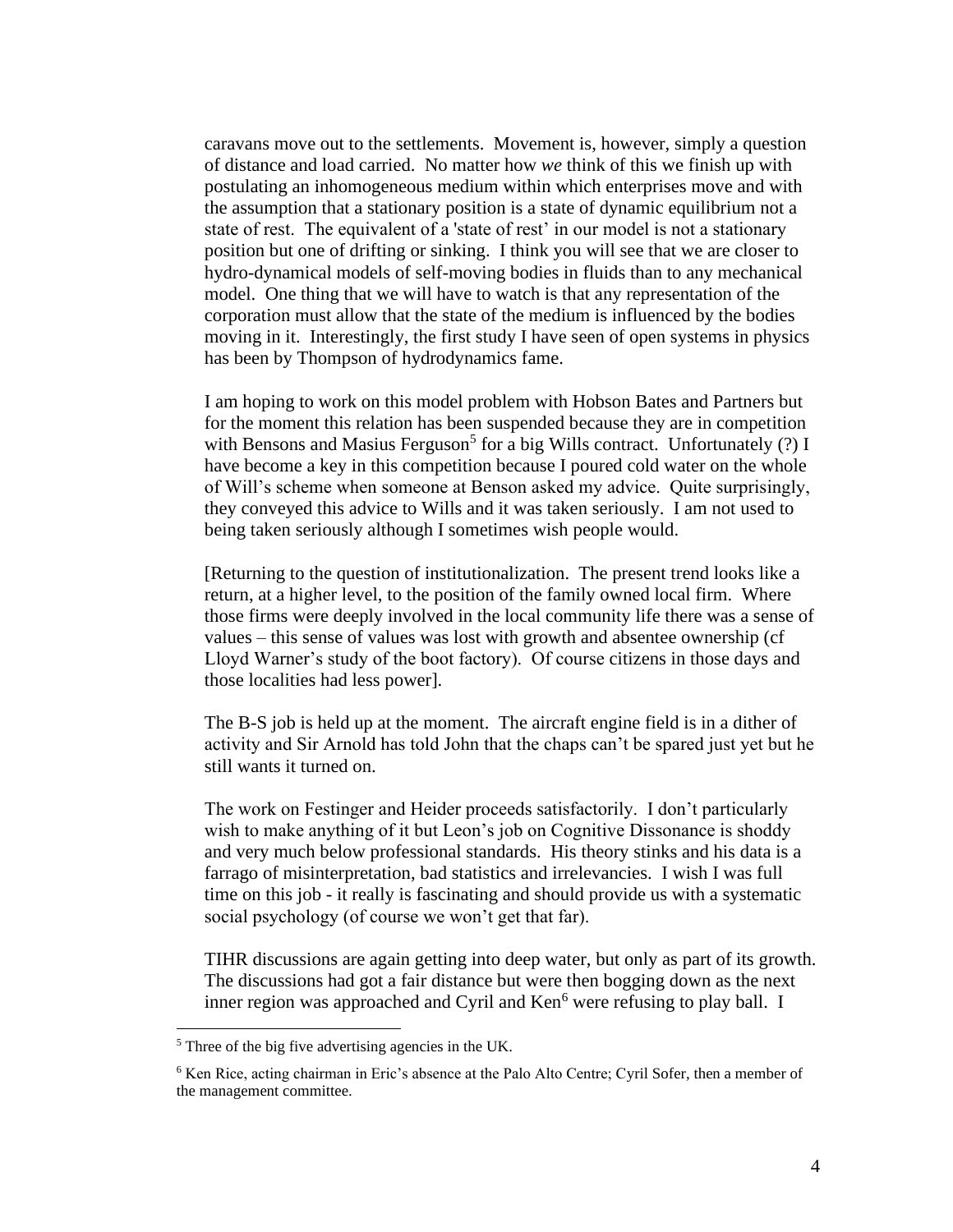knew of the content of the inner region because Cyril had a late night session with me at Elvetham in which he literally said that he and Ken had formed a personal alliance that he, Cyril, would certainly beat me if I forced a struggle in which power was involved and that I must therefore also enter into a personal alliance with him. He went into considerable detail to show me the reason for the alliance and the 'object' of its hostilities and to indicate that the pay-off for the allies was to be separate commands within which each would be the lord. I should imagine your eyes are popping at this (or has Harold<sup>7</sup> seen it?) – my immediate feeling at the time was one of horrible fascination at the stark naked greed and hatred revealed. It was my hope that this was one of those freakish late night phenomena. No such luck. I was deliberately reminded of the proposition the following day and on several occasions since there has been some discussion. Ken had not given any indication till last Friday.

The object of the alliance is your chairmanship. The petty objections they raise about you over committing our resources and deciding yourself on directions of investment hide a much more real problem. They do not want the sort of scientific growth that you want – this sort of growth may leave them standing (just as they had and still have great feelings of envy and fears of being bypassed scientifically by NFU<sup>8</sup> and Bristol Siddeley) whereas they want a sheer growth in quantity which will raise them still further in status, finance and freedom to doodle. If the shared your strategical views they would have welcomed the initiatives you rightly took and would not have sought to poison the NFU and BS relations; they would have welcomed the possibility with Hobson Bates and the GE prospect.

Their only chance of a nice prosperous life is seen to be in your ceasing to be in control e.g. if you went to a fancy role appearing to cover the Man Comm and clinic-linked units or if you stayed in the States. I don't know who has been spreading the story but I have been asked by Marie Jahoda (Cyril's contact) whether you are really coming back. ATM was on about it and Ken expressed this view in an informal discussion on Friday night.

It is easy to underestimate how strongly Ken and Cyril feel about their desired future careers. Both have indicated that they would sooner resign than be put back into the position that existed before you left.

Now, that briefly is the 'secret of the inner region'.

<sup>7</sup> Harold Bridger.

<sup>8</sup> NFU – National Farmers' Union.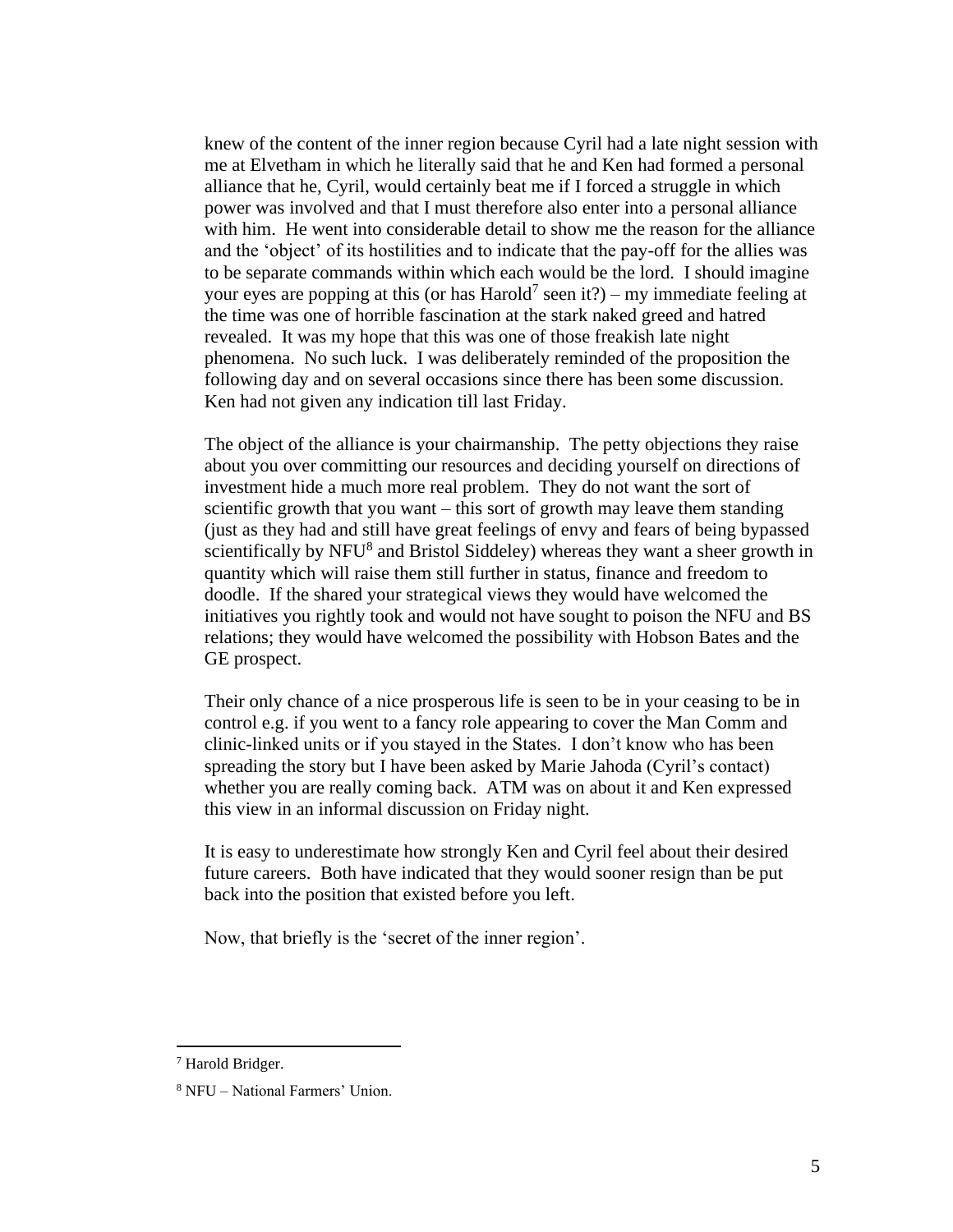Not pretty but let us remember two things: (1) the rest of the Institute do not share the feelings of that pair. Even Gurth<sup>9</sup> who has been heavily worked on by Ken still fights very hard in the discussions for the key values; (2) what has occurred is but a realization of a germ brought to size in the Institute's second phase ('money making' survival aims and an absence of the productive scientists like Adam, Ben and Elliot)<sup>10</sup>. The fruits of TIHR growth have just brought the cancer to a head. Thus this is the last blossoming, it is not something which will gain in strength and the strength it now holds (e.g. control over man committee – which I guess was in someone's mind when I was kept off it on your departure) is extrinsic to it. From this point of view, the Institute was certainly placed in jeopardy by your departure – still although a much greater risk than counted on, it may prove to have been worthwhile.

And now to tactics.

My response to the first advance (which arose only after a series of outright classes over policy decisions or failures to decide that I could not tolerate) was simply that I would be only too happy if there was a firm and unambiguous agreement about the values and mission. As part of his game, Cyril agreed to prepare his own statement but of course since that date *nothing* has been forthcoming. I have tried to keep personal relations good and to avoid further outright clashes over specific policies in order to do the main thing. The main thing is to bring into existence 'the college' and institutionalize this as the place where 'new directions' must be sanctioned. The intense pressure I placed on Man Committee over specific policies before Xmas led Ken to agree that these meetings were necessary and Harold took his opportunity. Now the college meetings are the thing. However, it will be no college unless it includes in its web all things that may create new strategic developments. The 'inner region' had to come within its compass if we were to prevent moves being taken here that might destroy TIHR or castrate it scientifically.

I brought the matter on the agenda simply by saying at the end of the meeting before last that 'we should feel free to discuss the role of the chairman as it was not necessarily true that we were properly utilizing the resources that are in ELT'. Innocent enough but it did the trick. At this last meeting Ken and Cyril got into their ideas of reorganization for the first time and Ken's organizational chart (which he tabled just near the end of the meeting) conveyed the gist of what he and Cyril want – a smart upper class consultancy organization with you as a sort of R.T. Centre<sup>11</sup> and DSIR, RTB<sup>12</sup> and myself off in a sort of John Bowlby unit;

<sup>&</sup>lt;sup>9</sup> Gurth Higgin

<sup>&</sup>lt;sup>10</sup> Adam Curle, Ben Morris and Elliot Jaques.

 $11$  R.T.? - later the term used as a Holy Ghost

 $12$  Dept of Scientific and Industrial research; RTP –Richard, Thomas and Baldwin, Steelmakers.